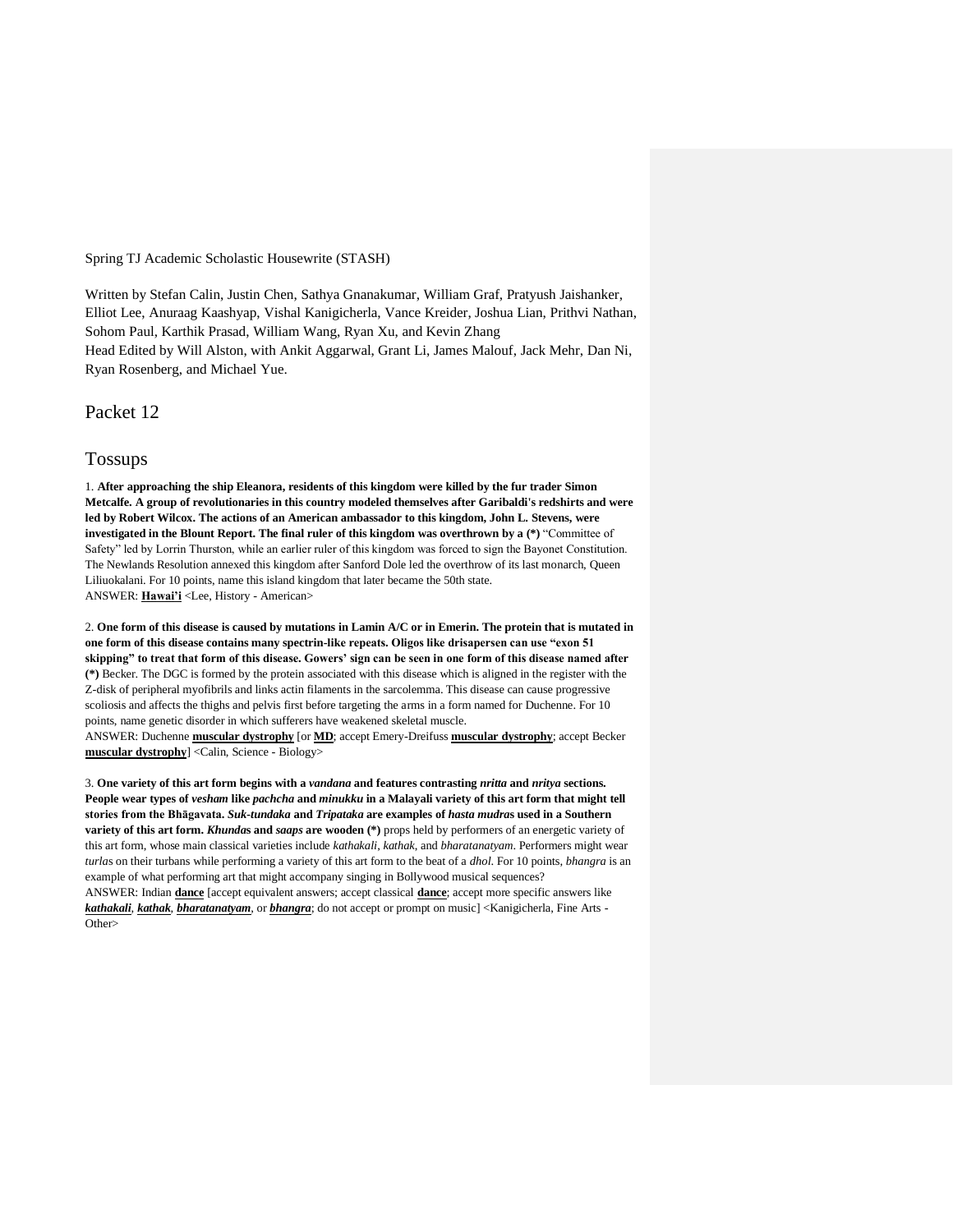4. **During a game of Yes and No, this character is described as a disagreeable, savage animal and is later told to beware children with "Doom" written on their brows who symbolize Ignorance and Want. While outside a pawn shop, this man watches a charwoman steal bedsheets from a dead man and is later shown a newly dug grave with his name on the headstone. This uncle of (\*)** Fred reminisces about his relationship with Belle during a party hosted by Mr. Fezziwig and later sends a turkey to the family of Tiny Tim. For 10 points, name this miserly business partner of Jacob Marley who is visited by three ghosts in Charles Dickens' *A Christmas Carol*. ANSWER: **Ebenezer Scrooge** [accept either underlined name] <Zhang, Literature - British>

5. **Celite filters are used in one method of the extraction of this element named for Merrill and Crowe, which can also be done by using activated carbon "in pulp." The Elsner equation shows the dissolution of this element in one method for its processing. Extraction of this element from ore involves complexing it with cyanide and leaching in the MacArthur–Forrest process. The Wohlwill process for this metal's purification uses an electrolyte of (\*)** chloroauric acid, a compound formed by dissolving this metal in aqua regia. The distinct color of this element is due to the relativistic expansion of its 5s orbital and this element is the most ductile metal. For 10 points, name this coinage metal with atomic number 79 and symbol Au. ANSWER: **gold** [accept **Au** before mention] <Calin, Science - Chemistry>

6. **This Norse deity was the usual dedicatee of a sacrifice called** *sonarblót* **performed before the harvest season, as well as an annual sacrifice instituted by Hadding in the** *Gesta Danorum***. This deity's common name simply translates as "Lord." This deity is regarded as the progenitor of the Swedish dynasty called the Ynglings and the ruler of the light elves in Alfheim. He is served by (\*)** Skirnir, wields an antler as his main weapon, and owns two dwarven treasures, the gold boar Gullinbursti ("gool-in-BOOR-stee") and the collapsible magic ship Skidbladnir ("skith-BLATH-neer"). This male god and his twin are both members of the Vanir who were born to the sea god Njord; each of them symbolizes fertility. For 10 points, name this brother of Freyja. ANSWER: **Frey**r [accept **Yngvi** before "Yngling"; do not accept or prompt on "Freyja", "Freya", or "Frigg"] <Lian, Belief - Mythology>

7. **This non-French city is home to a museum that contains Edouard Manet's** *La nymphe surprise* **("lah nomf soo-PREEZ"), which is found in its culture center of Recoleta. Commuters in this city first began using buses that originated as shared taxis and are thus called** *colectivos***. Two large streets of seven lanes each, each flanked by two smaller streets, comprise a wide avenue in this city named for its independence day of (\*)** July 9th. Other major buildings in this city include the Teatro Colón opera house and the Casa Rosada, a presidential residence located near this city's Plaza de Mayo. The word Porteño ("por-TAIN-yoh") is often used to name residents of, for 10 points, what metropolis that is on the Rio de la Plata and is the capital of Argentina? ANSWER: **Buenos Aires** <Lian, Modern World - Geo>

8. **The speaker of a poem from this movement describes himself as a "social climber/climbing downward", and ends by parodying W.B. Yeats, stating that "I must arise and go now/to the Isle of Manisfree". That poem from this movement repeatedly states "Junk for sale!" and is found in a collection with the poem "I am Waiting". In a novel from this movement, a character turns down a carnival job and later abandons his friend, the "Holy Goof" while travelling to a (\*)** Duke Ellington concert. At the Six Gallery Reading, an author from this movement read a poem whose speaker states that "I saw the best minds of my generation destroyed by madness". For 10 points, name this literary group whose members included Jack Kerouac and Allen Ginsberg. ANSWER: **Beat** Generation [accept **Beat**niks and any reasonable response mentioning the word **Beat**] <Gnanakumar and Chen, Literature - American>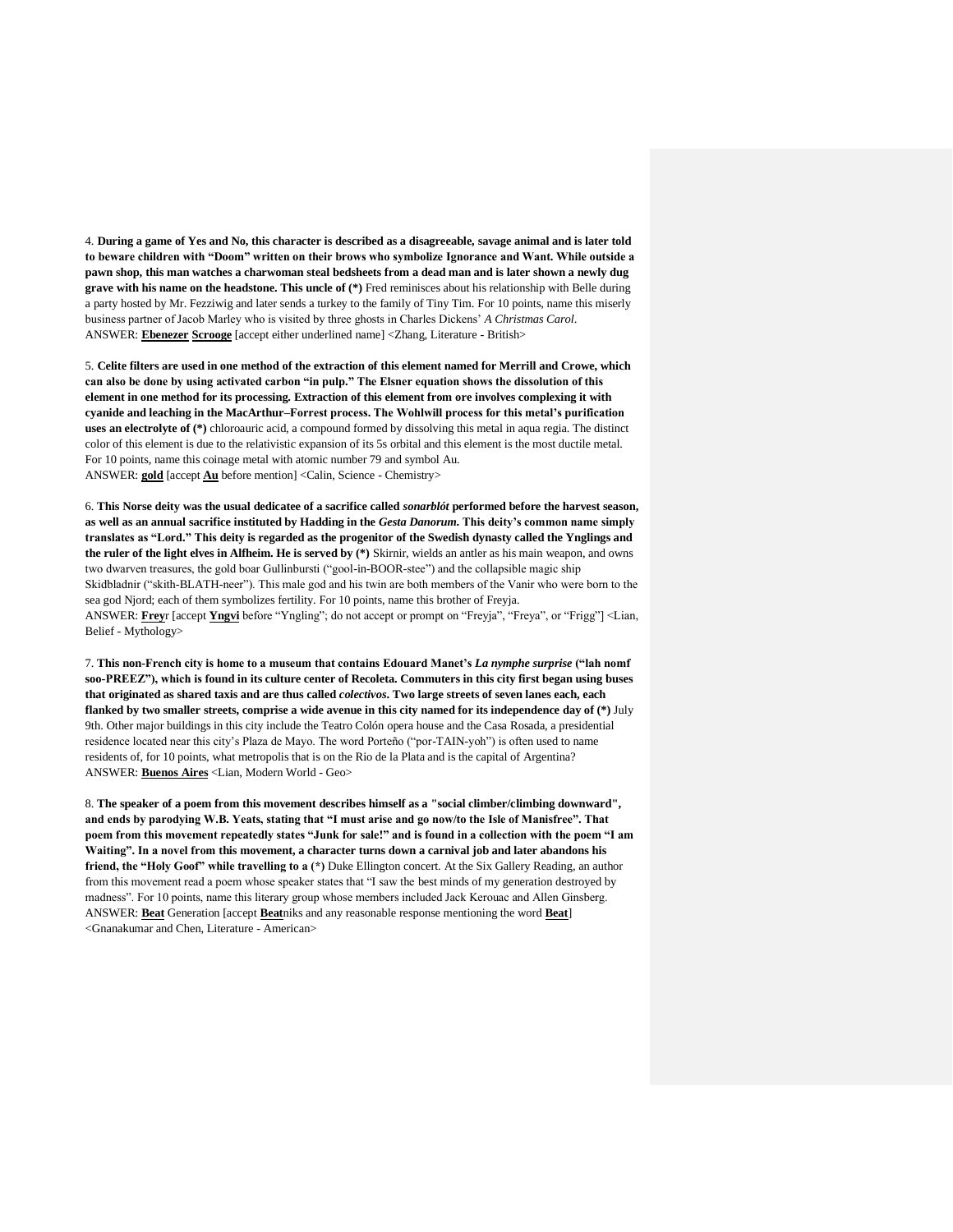9. **Rudolf Rocker was a proponent of this ideology who promoted a form of it "without adjectives." Robert Wolff argues that autonomous individuals can only exist under this ideology in his book "in defense" of it. A "green" form of this concept that emphasizes "total liberation" has been expounded by Murray Bookchin. A form of this ideology focused on industrial unionism is usually paired with (\*)** syndicalism. Pierre-Joseph Proudhon was the first philosopher to identify with this ideology in a work that calls for the abolition of property. This ideology whose revolutionary form was supported by Mikhail Bakunin is often compared with Hobbes' "state of nature," For 10 points, name this political philosophy that advocates for the elimination of government. ANSWER: **anarchy** [accept **anarchism**] <Zhang, Thought - Social Science>

10. **A popular joke alluding to shortages of these objects in some countries involved scheduling a plumber's visit ten years in advance. One of these objects is the best-known material created with a plastic made from recycled cotton, called duroplast, and was created by VEB Sachsenring at Zwickau. That infamously terrible East German example of these objects was called the (\*)** Trabant. To fulfill his promise that all Germans could have one of these objects, Adolf Hitler worked with the German Labour Front to create one of them named after the German word for "people," which became iconic thanks to its "beetle" design. For 10 points, named these vehicles produced by companies such as Volkswagen.

ANSWER: **car**s [or **automobile**s; accept **Trabant**s before mentioned] <Kaashyap, History - European>

11. **Francis Poulenc died before accompanying the soloist at the premiere of his 1962 sonata for this instrument. This instrument, violin, and piano form the trio featured in Béla Bartók's** *Contrasts***. This instrument introduces the theme of the third movement of Respighi's** *Pines of Rome.* **A solo for this instrument comprises the "Abyss of Birds" movement of Messiaen's** *Quartet for the End of Time***. Aaron Copland's two-movement concerto for this instrument was written for a notable (\*)** jazz musician. This instrument's solo *glissando* from low concert F to high concert B-flat opens a piece commissioned by Paul Whiteman, Gershwin's *Rhapsody in Blue*. For 10 points, name this single-reed woodwind played by Benny Goodman that is often pitched in B-flat.

ANSWER: **clarinet** <Yue, Fine Arts - Auditory>

12. **Apocryphally, seven "hanging poems" were once displayed on the outside of this structure. This structure once contained a red sculpture with a hand of gold, in front of which were seven arrows, two of which were named "pure" and "alien." Now, it contains several lamp-like objects hanging from the ceiling, along with three pillars. This structure is covered by a large (\*)** gold-threaded brocade called the kiswah, which is replaced yearly. This building was built around a shattered stone enclosed in a silver case; that stone was originally white, but has become black because of the sins of humanity. *Tawaf* is performed around this object, which sets the *qibla*, or direction of prayer. For 10 points, name this large black cube located in Mecca, which is circumambulated during the Haii.

ANSWER: The **Kaaba** <Prasad, Beliefs - Religion>

13. **In a play by this author, an ominous figure whose face is hidden in a cloak orders a pale character to provide light so that the "knives will know the road." Boybeetle rejects Sylvia due to his love for the title character in this author's play** *The Butterfly's Evil Spell***. Another play by this author has an all-female cast whose members discuss the impending marriage of (\*)** Angustias to Pepe el Romano. That play follows *Yerma* in this author's "Rural Trilogy," which also includes a play ending with the death of Leonardo Felix and the Groom. For 10 points, name this Spanish author of *The House of Bernarda Alba* and *Blood Wedding*. ANSWER: Federico Garcia **Lorca** <Kevin Zhang, Literature - European>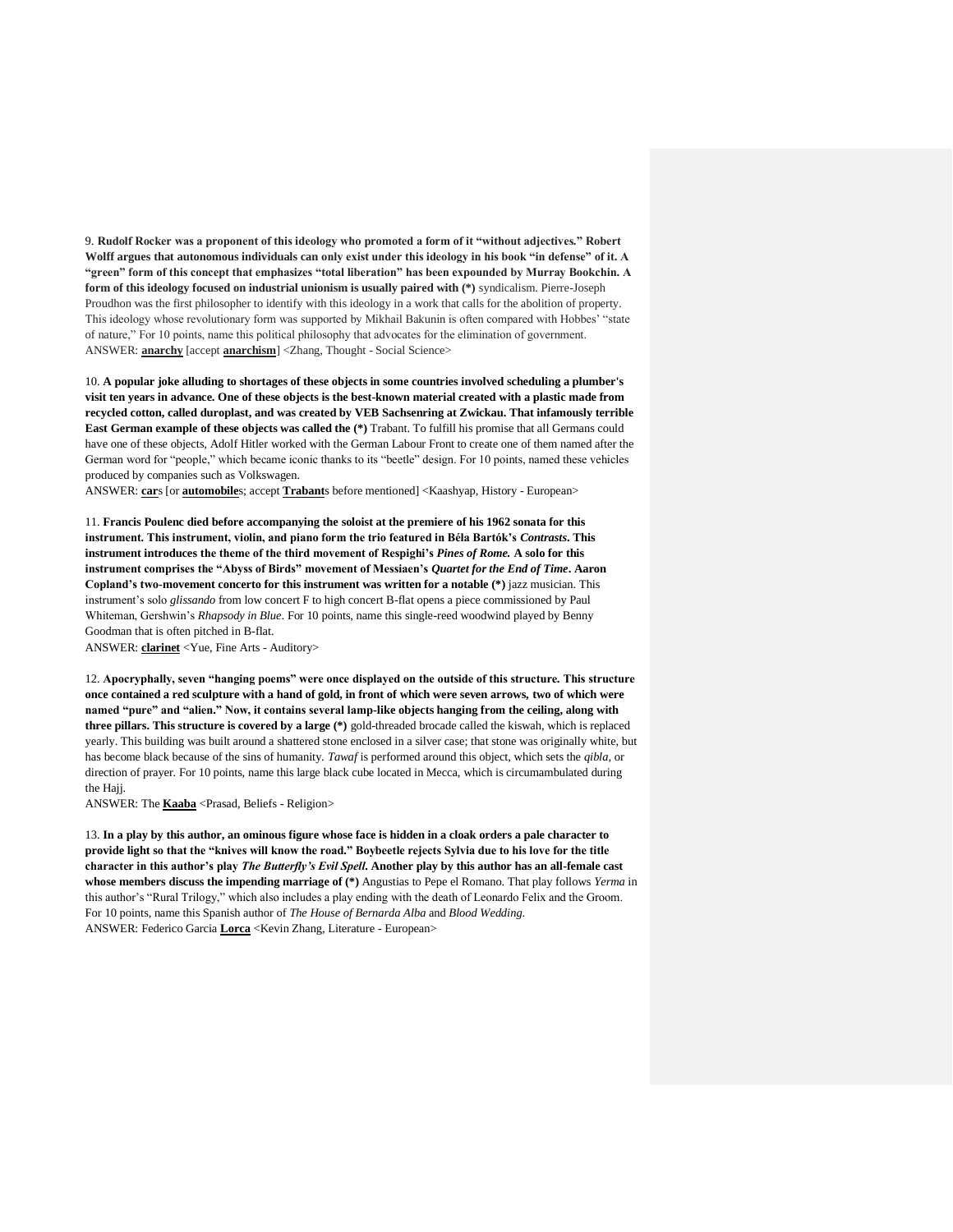14. **Spontaneous pair production resolves a paradox in which the Dirac equation predicts that this process will not undergo damping. Gaussian packets that undergo this process travel faster than the RC time constant of a thin film consisting of two metals and an insulator. This process occurs for Cooper pairs in two superconductors separated by a thin insulating (\*)** layer in the Josephson effect. The WKB approximation was used to find the probability of this process in mediating alpha decay by George Gamow. A wave function that undergoes this process has lower amplitude, but not lower energy, so it appears to "leak out" past a region of high potential. For 10 points, name this process in which a particle moves in a classically-forbidden process past a barrier. ANSWER: quantum **tunneling** <Paul, Science - Physics>

15. **A political leader in this country was friends with the Polish pianist Ignacy Paderewski, leading him to accept 5,000 refugees from the Soviet Union in 1942. A pro-fascist political leader from this country was killed in a plane crash in Taiwan in 1945 after earlier supporting a failed Japanese offensive against this country, called Operation U-Go, with the help of his "National Army". A 1943 (\*)** famine in an eastern province of this country is the subject of the book *Poverty and Famines*, which suggests the famine was exacerbated by the colonial policies of Winston Churchill. For 10 points, name this Asian country where the British imprisoned many independence leaders during WWII, including members of the Congress Party. ANSWER: **India** [or Republic of **India**; or **Bhārat** Gaṇarājya] <Prasad, History - World>

16. **A philosopher from this country created a system whereupon original concepts emerged from a plane of immanence. That philosopher paired with Felix Guattari to write the essay** *What is Philosophy?* **One philosopher from this country wrote a book based on his masters thesis on Husserl's phenomenology,** *Speech and Phenomenon***, which was published alongside his** *Writing and* **(\*)** *Difference*. A thinker of this nationality wrote a book that states that the one "truly serious philosophical problem" is suicide in its chapter on "Absurd Reasoning". That book by an author from this country famously concludes "one must imagine Sisyphus happy." For ten points, name this home country of Gilles Deleuze, Jacques Derrida, and Albert Camus. ANSWER: **France** <Wang, Thought - Philosophy>

17. **Christ bears a flag while standing atop a skeleton in a triptych by this artist that depicts a pilgrimage to Saint Catherine's Monastery. At the top of another painting by this artist, a throng of men - including one holding an L-shaped iron bar, sit across from a golden-robed St. Peter, who dangles his keys behind the Virgin Mary. That painting features this artist's signature on a (\*)** handkerchief in the pocket of his son, who bears a torch next to Saints Augustine and Stephen. This artist's frequent use of stark gray backgrounds is exemplified by his painting of Saint John reaching to the sky amidst several writing nudes, titled *Opening of the Fifth Seal*. For 10 points, name this artist of *The Burial of the Count of Orgaz*, a Spanish painter born on Crete. ANSWER: **El Greco** [or Domenikos **Theotokopoulos**] <Kanigicherla, Fine Arts - Visual>

18. **Using barycentric coordinates, Juan Pineda created a parallelized edge function used in this task. APIs of the "immediate mode" paradigm accomplish this task upon client call by storing a complete model of primitives in the memory. This task can be performed more efficiently using a z-buffer for depth mapping. Bresenham's algorithm is a computationally inexpensive way to accomplish this task, while Wu's algorithm adds support for (\*)** anti-aliasing. A scanline version of this process performs it row by row instead of polygon by polygon. The path of light is modeled by an algorithm that accomplishes this task called ray tracing. For 10 points, name this process accomplished by rasterization, in which graphics are converted into pixels. ANSWER: image/graphics **rendering** [prompt on rasterization or ray tracing by asking "what larger process is that part of?"; generously prompt on anything related to displaying images/graphics] <Jaishanker, Science - CS>

**Commented [1]:** replace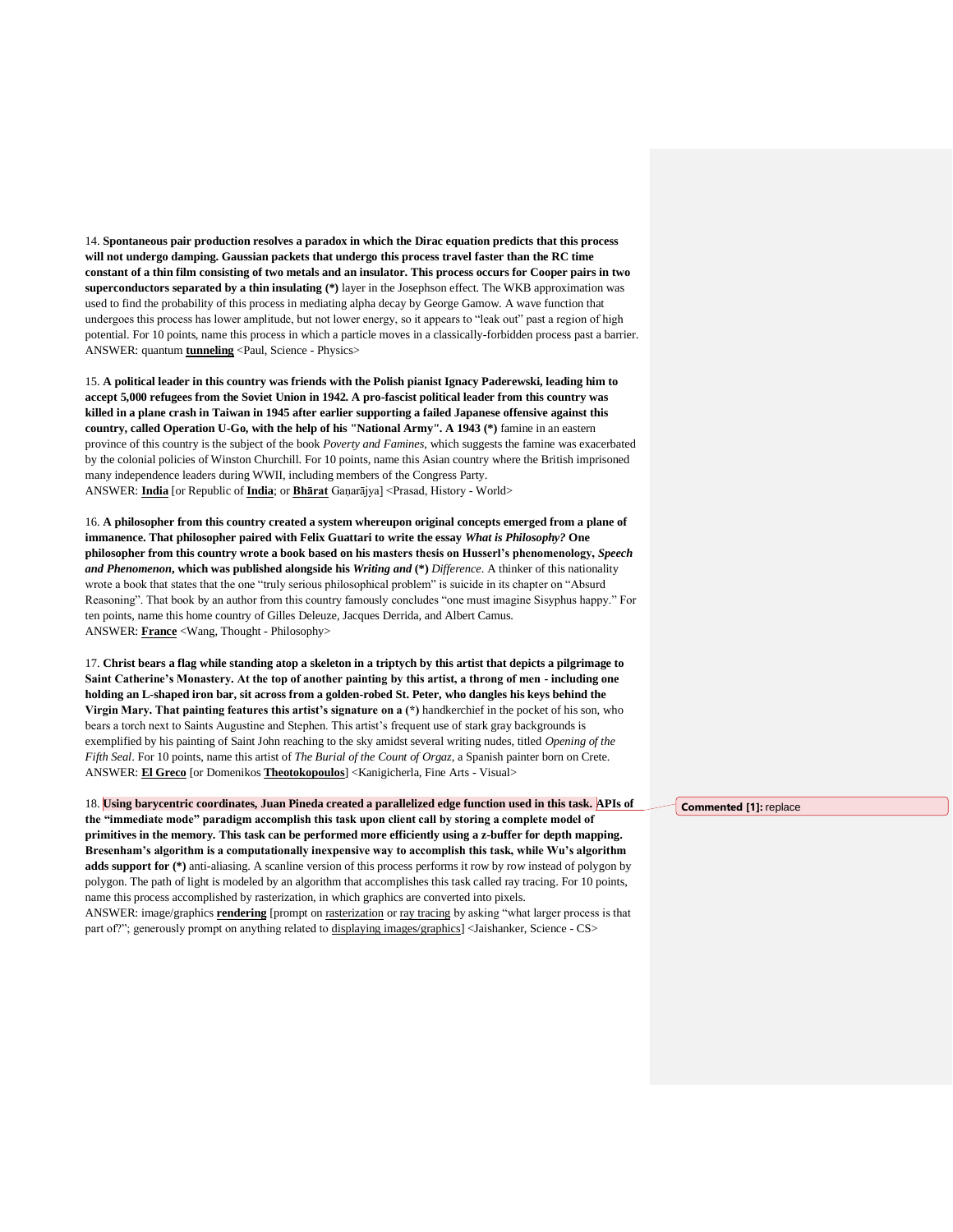19. **This author wrote about the violinist Michael Holme, who rekindles an affair with the pianist Julia as she slowly goes deaf. In a work by this author, the protagonist stars in a production of** *Twelfth Night* **as Olivia alongside her love interest who is the star of the school cricket team, but ultimately marries the shoe salesman (\*)** Haresh. This author of *An Equal Music* wrote about a group of characters living in San Francisco in a verse novel written entirely in Onegin sonnets, while another book of his follows Rupa Mehra as she tries to set her daughter up with the title character. For 10 points, name this Indian author of *A Suitable Boy* and *The Golden Gate*. ANSWER: Vikram **Seth** <Chen, Literature - World>

20. **Members of a group of female mystics called Beguines aided the development of the production of this commodity in Paris. During the late Middle Ages, the city of Lucca became prosperous due to its production of this commodity. Francis I granted a monopoly on producing this commodity to Lyon, whose workers later rose up in the Canut revolts. R.P.J. Hervier designed a prayer book named for this specific commodity that was produced using the (\*)** Jacquard machine. A smuggling operation by some Nestorian monks allowed the Byzantine Empire to have a monopoly on the production of this commodity in Europe. Sericulture produces, for 10 points, what cloth which names a "road" that linked China to the west?

ANSWER: **silk** [prompt on cloth; prompt on textiles] <Kaashyap, History - Misc.>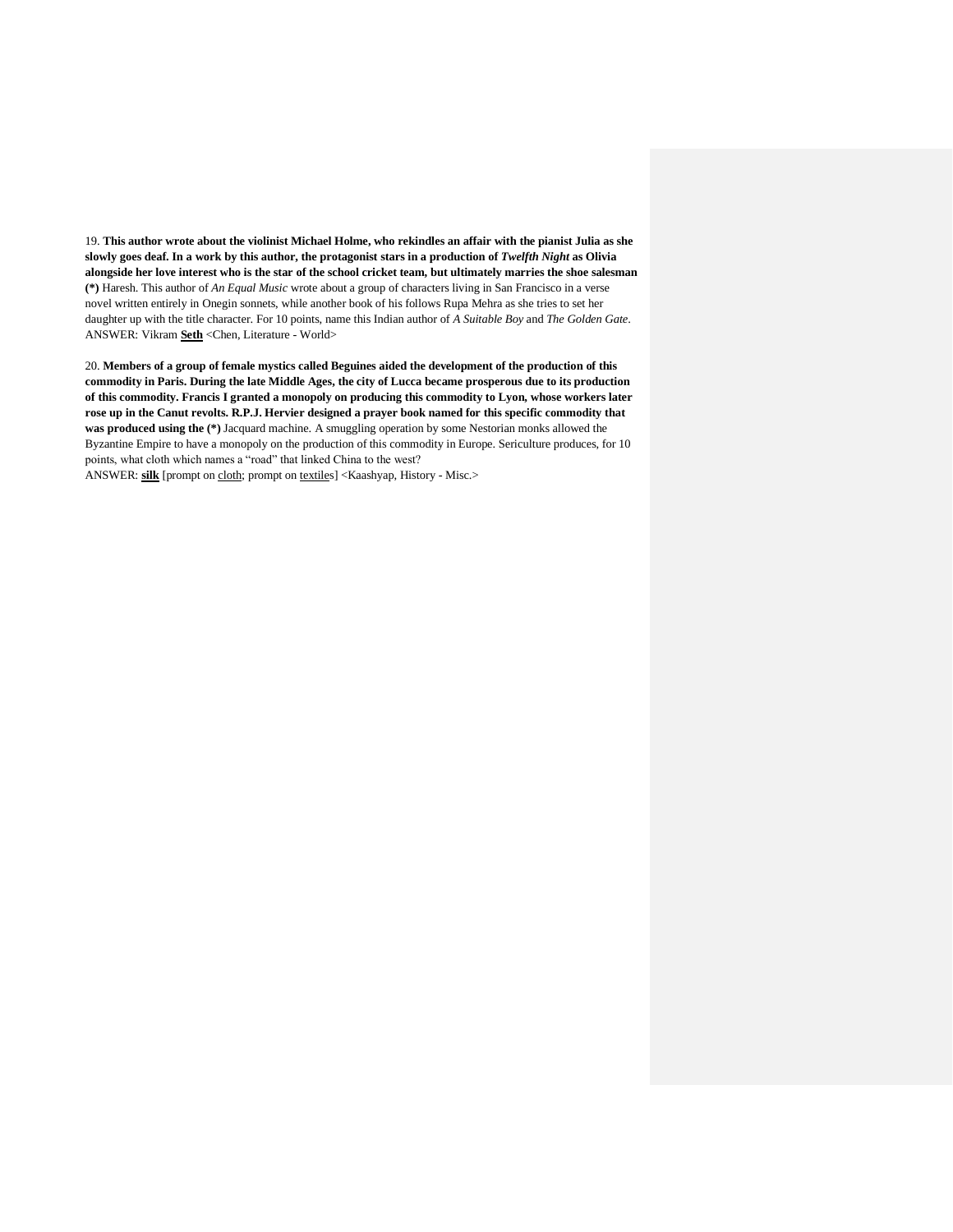# Bonuses

1. The title character of *The Good Soldier Svejk* makes a living stealing these animals. For 10 points each: [10] Name these animals. In another novel, a woman dreams about one of these animals named Karenin giving birth to two rolls and a bee.

## ANSWER: **dog**

[10] Karenin appears in *The Unbearable Lightness of Being,* a novel by this Czech author who also wrote *The Book of Laughter and Forgetting.*

#### ANSWER: Milan **Kundera**

[10] In Milan Kundera's novel *The Joke,* the student Ludvik Jahn is expelled from the Communist party after he writes a postcard which states that "[this feeling] is the opium of the people".

ANSWER: **optimism** <Chen, Literature - European>

2. This ruler's reign was chronicled by Cassiodorus in the *Variae* after an imagined conspiracy led this ruler to execute the philosopher Boethius. For ten points each:

[10] Name this ruler who overthrew Odoacer to become King of Italy in 493.

ANSWER: **Theodoric** the Great [or **Theodoric** the Amal; or **Theoderic** the Great; or **Theoderic** the Amal] [10] Theodoric the Great was a member of the "eastern" group of this Germanic tribe. This tribe was allowed to settle in the Balkans after killing the Emperor Valens at the Battle of Adrianople.

ANSWER: **Goth**s [accept **Ostrogoth**s; do not accept or prompt on "Visigoths"]

[10] Theodoric murdered Odoacer at a banquet hosted in this city, his capital. Honorius moved the capital of the Western Roman Empire from Milan to this city in 402 A.D.

ANSWER: **Ravenna** <Kaashyap, History - Ancient>

3. Practitioners in the "experimental" type of this discipline test theories by reconstructing feats using the appropriate level of technology. For 10 points each:

[10] Name this discipline which studies human activity by analyzing material culture, often through excavations. ANSWER: **archaeology** [prompt on anthropology; do not accept "paleontology"]

[10] One important contribution to archaeology was the excavation of Knossos, a site in Crete which used to contain the Minoan civilization. This English archaeologist conducted that excavation near the turn of the 20th century. ANSWER: Sir Arthur **Evans**

[10] This American archaeologist who pioneered the "processual" type of archaeology did fieldwork with the Nunamiat in Alaska. He also incorporated middle-range theory into the field. ANSWER: Lewis **Binford** <Xu, Thought - Social Science>

4. This country's city of Kitwe is home to the Nkana smelter, where most of its metals are produced. For 10 points each:

[10] Name this African country whose mines at Kagem are the world's largest source of emeralds. Laborers from this country were instead sent to the Belgian Congo when it was under British control as Northern Rhodesia. ANSWER: **Zambia**

[10] Kitwe is the capital of a province named after this most-mined metal in Zambia, which undergirds the country's exports. It is also heavily mined in the Chuquicamata ("chee-kee-kah-MAH-tah") open pit in the Atacama Desert. ANSWER: **copper**

[10] In World War I, Zambian miners were sent north to exploit the abundance of natural resources on this plateau. It names a former breakaway state and current province of what is now the Democratic Republic of the Congo. ANSWER: **Katanga** <Nathan, Modern World - Geography>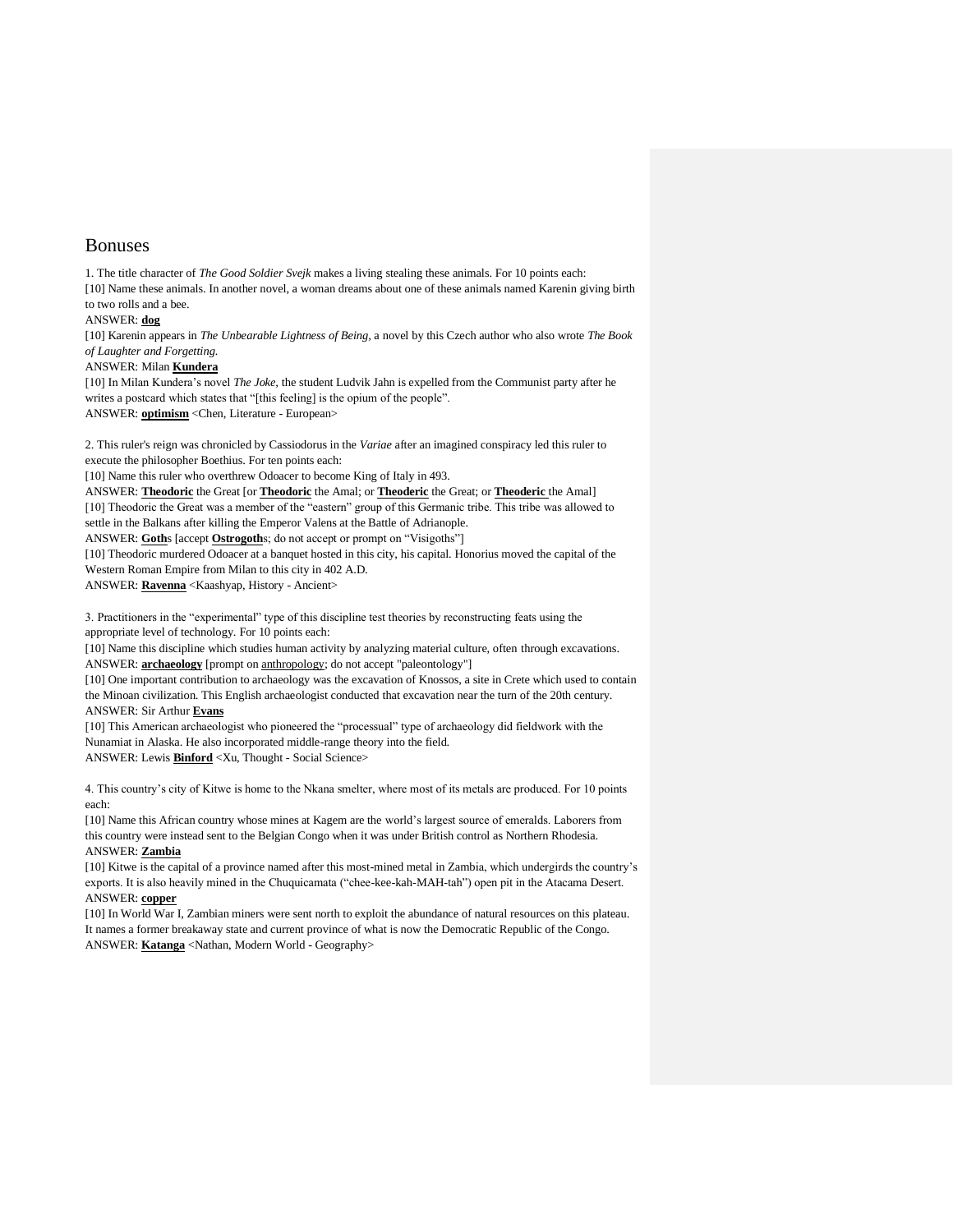5. This location can be seen through a hollow barrel in one of thirty-six prints made by an artist. For 10 points each: [10] Name this landmark that appears in the background in Hokusai's *The Great Wave off Kanagawa*.

### ANSWER: **Mount Fuji**

[10] In one of his thirty-six views, Hokusai depicted Mount Fuji between the columns of one of these structures at Nihonbashi. Another artist, Hiroshige, depicted a sudden shower over one of these structures.

ANSWER: **bridge**s

[10] Another of Hokusai's prints of Fuji, commonly titled *Fine Wind, Clear Morning* or *South Wind, Clear Sky*, is alternatively named because Mount Fuji has this unusual property in it.

ANSWER: it is colored **red** [accept any answer which refers to **reddish** tint or **Red** Fuji] <Kaashyap, Fine Arts - Visual>

6. Cardinal Aloysius Stepinac was imprisoned for allegedly supporting this organization. For ten points each: [10] Name this Nazi-aligned fascist organization led by Ante Pavelić that ruled Croatia during World War 2. ANSWER: **Ustaše** [or **Ustaša** – Croatian Revolutionary Movement; or **Ustasha**; or **Ustashe**]

[10] The Ustaše was opposed by the partisans led by this future leader of Yugoslavia who later became a leader of the Non-Aligned Movement.

ANSWER: Josip Broz **Tito** [or Josip **Broz**]

[10] After the Yugoslav-Soviet split, Tito sent a letter to Stalin asking him to stop doing this. A description is acceptable.

ANSWER: "Stop sending people to **kill** me" [accept any answer about Stalin trying to **kill** Tito] <Kaashyap, History - European>

7. The Feynman diagram for this process involves pair production at the emissive surface and annihilation at the event horizon. For 10 points each:

[10] Name this form of radiation which results from the tunneling of particle-antiparticle pairs which are produced at the event horizon of certain objects.

ANSWER: **Hawking** radiation [prompt on but do NOT reveal black hole evaporation]

[10] Hawking radiation is produced at the event horizon of these gravitational singularities. The first image of one of these objects was released in April 2019.

## ANSWER: **black holes**

[10] The existence of Hawking radiation causes this paradox which can be resolved by the existence of a black hole firewall that instantly breaks the entanglement of the outgoing and incoming particle.

ANSWER: **information** paradox [accept equivalents such as "black holes do not preserve **information**"] <Calin, Science - Physics>

8. During a Phaeacian competition centered on these objects, the competitors mock Odysseus for not joining in - and are soundly beaten by him shortly after. For 10 points each:

[10] Name these non-javelin objects often thrown at Olympic games. During the funeral games of Patroclus, Polypoites won the event involving the tossing of this kind of weapon.

ANSWER: **disc**us [accept **chakra**m]

[10] This hero accidentally killed his grandfather, Acrisius, with a discus at Larissa. He is more famous for slaying the Gorgon Medusa.

ANSWER: **Perseus**

[10] This other figure was killed when Zephyros changed the course of a discus thrown by Apollo. After his death, he was turned into a namesake flower.

ANSWER: **Hyacinthus** [or **Hyacinthos**] <Kaashyap, Belief - Mythology>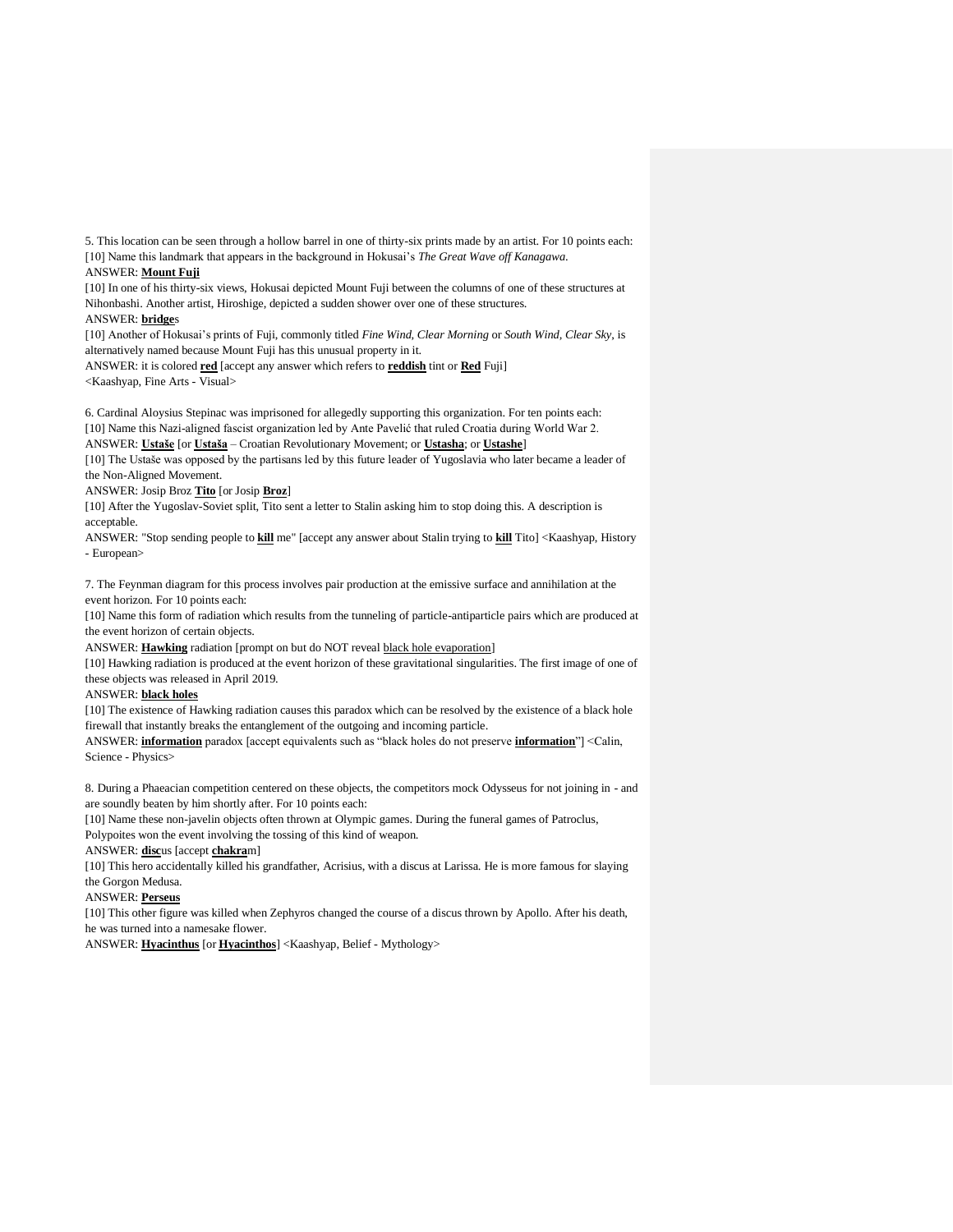9. The narrator of a story hesitates to perform this action, comparing it to "destroying a huge and costly piece of machinery". For 10 points each:

[10] Name this action that is prompted by the sight of an Indian laborer trampled into the ground. After performing this action, the narrator admits that he only did so to avoid looking like a fool in front of a crowd of villagers. ANSWER: **shooting an elephant** [accept **killing an elephant**]

[10] This author of "Shooting an Elephant" also wrote about the dystopian state of Oceania in *Nineteen Eighty-Four*. ANSWER: George **Orwell** [or Eric Arthur **Blair**]

[10] This essay by Orwell criticizes the convoluted writing style of his contemporaries. In this essay, Orwell rewrites a passage from Ecclesiastes to illustrate how sentences are corrupted by "pretentious diction" and "meaningless words".

ANSWER: "**Politics and the English Language**" <Xu, Literature - British>

10. Homologous restriction factor and CD59 serve to inhibit this pathway. For ten points each:

[10] Name this innate immune pathway that involves the assembly of the membrane attack complex through the action of C5 convertase. This pathway has classical and alternative portions, as well as one activated by lectins.

## ANSWER: **complement** system

[10] These cells lack CD59 in paroxysmal nocturnal hemoglobinuria leading to aberrant activation of the complement system and their destruction by the membrane attack complex. These cells carry oxygen in the circulatory system.

ANSWER: **red blood cell**s [or **RBC**s; accept **erythrocytes**]

[10] Both the classical and lectin pathways in the complement system result in the formation of the MAC. Lectins are proteins that bind to these compounds as seen in ficolin and mannose-binding lectin. ANSWER: **sugar**s [or **carbohydrate**s; or mono**saccharide**s] <Calin, Science - Biology>

11. This dynasty came to power after an army flying the Black Standard defeated Marwan II at the Battle of the Zab. For ten points each:

[10] Name this dynasty that came to power after a revolt led by the general Abu Muslim. It built the city of Baghdad.

ANSWER: **Abbasid** Caliphate

[10] The Abbasid Caliphate experienced nearly 10 years of anarchy named after this location after the murder of Caliph al-Mutawakkil. This Iraqi city is home to a Great Mosque constructed in a spiral pattern.

ANSWER: **Samarra** [or Abbasid **Samarra**]

[10] This was the last caliph of the Abbasid dynasty. He was reportedly trampled to death with horses after Hulagu Khan refused to shed royal blood.

ANSWER: Al-**Musta'sim** [do not accept or prompt on "Al-Mustansir"] <Lee, History - World>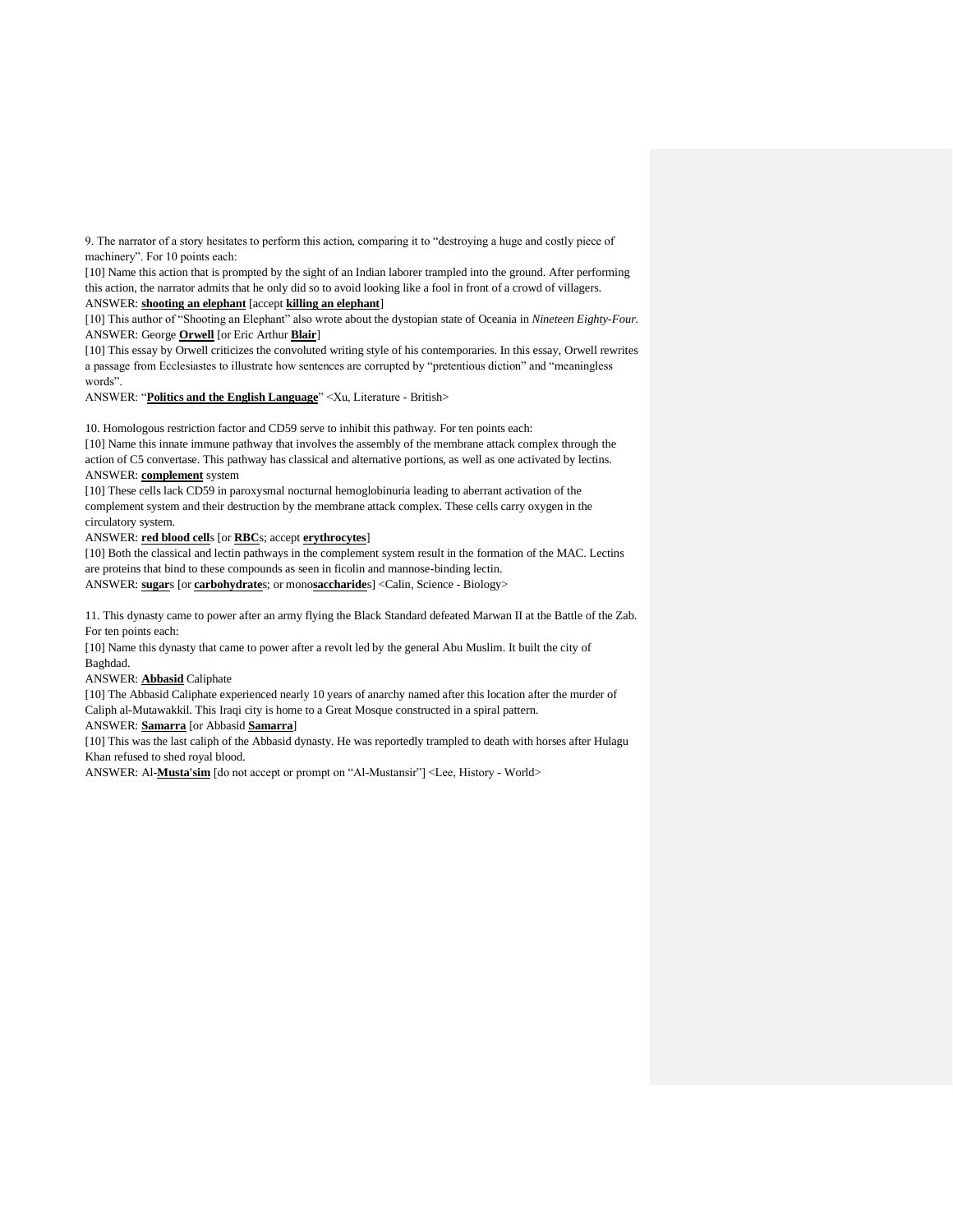12. Data collected by the RAPID-MOCHA array has provided evidence for the hypothesized "shutdown" of this phenomenon. For 10 points each:

[10] Name this system of ocean currents driven by gradients in its two namesake quantities. It is sometimes referred to as the "global conveyor belt."

#### ANSWER: **thermohaline circulation** [accept **thermohaline circulation** shutdown]

[10] Slowdown of the thermohaline circulation is strongly associated with Heinrich events, which introduce large amounts of cold freshwater via these objects. These objects may be classified as tabular or non-tabular and are formed by calving.

ANSWER: **icebergs** [do NOT accept or prompt on "glaciers"]

[10] A key component of the thermohaline circulation is this ocean's meridional overturning circulation, which has weakened by over 15% in recent decades due to a namesake "cold blob." The Canary Current and Gulf Stream help drive this ocean's namesake gyre.

ANSWER: **Atlantic** ocean [accept **Atlantic** meridional overturning circulation or **AMOC**; accept **Atlantic** cold blob] <Calin, Science - Earth>

13. The majestic *maestoso* coda that ends this symphony's last movement suddenly shifts from A minor to A major, which caused the conductor Otto Klemperer to rewrite it for one of his recordings of it. For 10 points each:

[10] Name this A-minor symphony whose four movements are written to be performed without breaks. It features a short-long "snap" rhythm in its second movement.

ANSWER: the **Scottish** Symphony [accept, but DO NOT REVEAL, Felix **Mendelssohn**'s **Symphony** No. **3** or **Mendelssohn**'s **Opus 56**]

[10] This composer of the Scottish Symphony and some famous incidental music to *A Midsummer Night's Dream* also wrote a symphony inspired by the tarantella and saltarello dances, his Italian Symphony.

# ANSWER: Felix **Mendelssohn**

[10] Mendelssohn also composed this other Scotland-inspired orchestral work, written after he visited Fingal's Cave. This overture begins with the bassoon, viola, and cello playing a low, dark theme to represent the rolling of the sea.

ANSWER: *The Hebrides* [or the **Hebrides** Overture] <Prasad, Fine Arts - Auditory>

14. In an essay about these "ethics" of these concepts, W.K. Clifford discusses the guilt of a ship-owner who sends people out to sail despite the ship not being seaworthy. For 10 points each:

[10] Name these concepts which were written about in an essay titled for the "will to" them with ten numbered sections outlining ideas like the momentous and trivial option and the living and dead option.

### ANSWER: **beliefs**

[10] This philosopher wrote "The Will to Believe" and established the philosophical school of Pragmatism, along with writing the influential *Principles of Psychology*.

### ANSWER: William **James**

[10] This other pragmatist thinker and psychologist explored democratic society in works like *Freedom and Culture*  and *The Public and Its Problems*.

ANSWER: John **Dewey** <Nathan, Thought - Philosophy>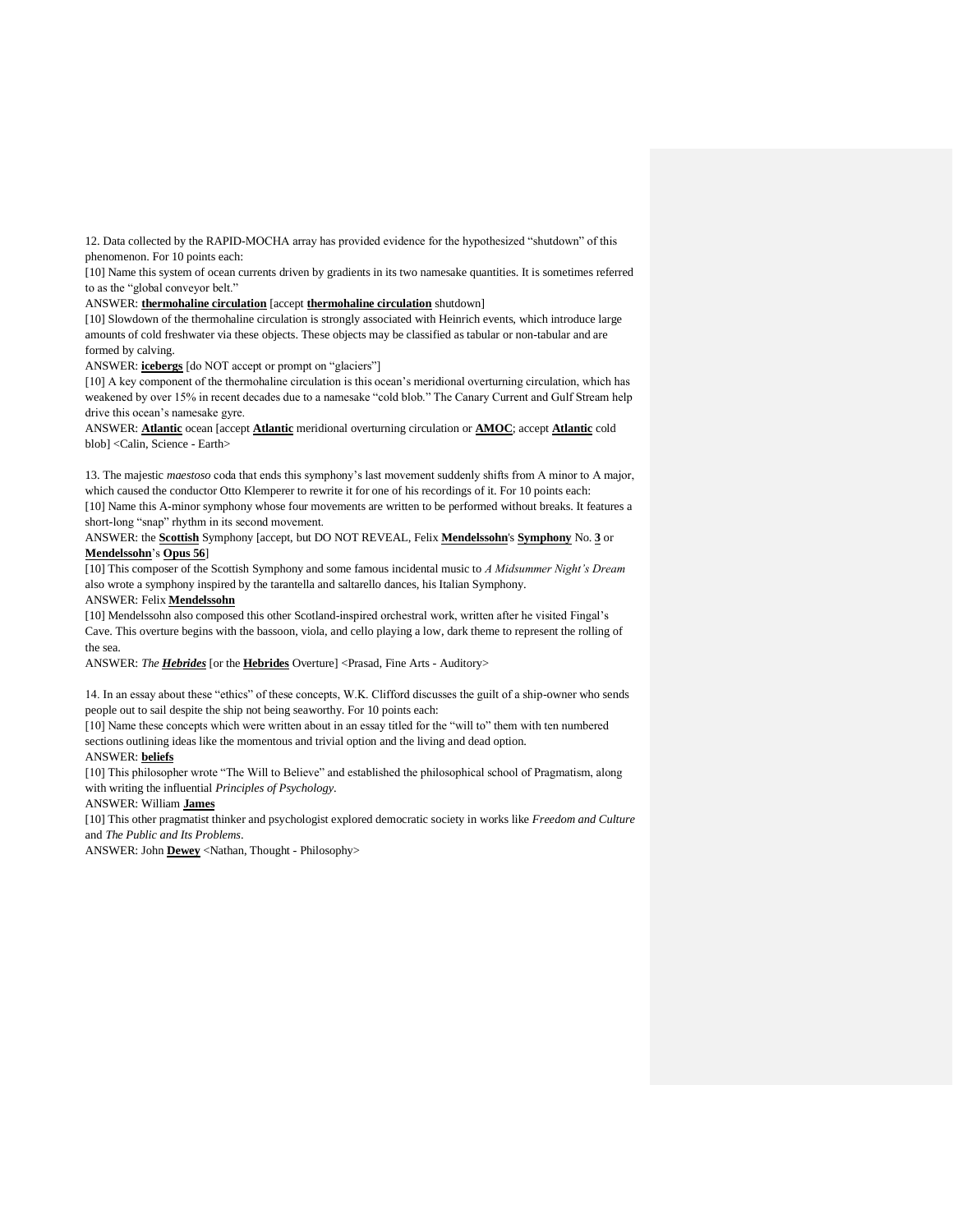15. One of these works is about a woman who was turned into a zombie, while another is based off the work *Cat People*. For 10 points each:

[10] Identify these visual works that the character Valentin portrays to Molina. We're looking for a descriptive answer indicating the type of work and the novel in which they appear.

ANSWER: **movies** in *Kiss of the Spider Woman* [accept equivalents; prompt on partial answers: for example, if they say movie**,** prompt them by saying "from which literary work?"**]**

[10] Manuel Puig is from this country, also home to "Library of Babel" author Jorge Luis Borges ("BOR-hays"). ANSWER: **Argentina**

[10] In this short story by Borges, Juan Dahlmann reimagines his own death while dying of sepsis after cutting his head on a windowframe. This story ends with Dahlmann preparing for a knife fight against a group of farm hands. ANSWER: *The South* [or *El Sur*] <Chen, Literature - World>

16. A widely used molecular computer simulation used to find this quantity sets it proportional to the natural log of an insertion parameter B-sub-i. For 10 points each:

[10] Name this quantity calculated by Widom's method which represents the change in energy when a particle is added to a system. It is symbolized *mu*.

### ANSWER: **chemical potential**

[10] Widom's insertion method can be understood conceptually as averaging over these quantities. These factors are summed over to give the partition function and are equal to e to the negative beta times E-sub-i.

ANSWER: **Boltzmann** factors

[10] The thermodynamic beta that is exponentiated in Boltzmann factors is equal to the reciprocal of k-sub-B times this quantity, measured in Kelvins.

ANSWER: **temperature** [or **T**] <Calin, Science - Chemistry>

17. This organization grew out of the Bucktails and dissolved after William Seward won an election against one of its members. For 10 points each:

[10] Name this early political machine that split into factions called the Barnburners and Hunkers over the issue of slavery.

### ANSWER: **Albany Regency**

[10] The Barnburners were led by this only president to speak English as a second language. This man served as Andrew Jackson's Vice President before succeeding him in 1836.

ANSWER: Martin **van Buren**

[10] After serving one term as president, Van Buren ran in 1844 with this abolitionist third party. ANSWER: **Free-Soil** Party <Calin, History - American>

18. Answer the following about alternate history novels. For 10 points each:

[10] This Phillip K. Dick novel presents an alternate history in which FDR was assassinated by Giuseppe Zangara, leading to Germany and Japan winning WWII.

## ANSWER: *The Man In the High Castle*

[10] In this novel, Berko Shemets and Meyer Landsmen investigate the murder of a crime boss in Sitka, Alaska, which has become a haven for Jewish refugees after Israel is destroyed.

## ANSWER: *The Yiddish Policemen's Union* (by Michael Chabon)

[10] This author's novel *The Plot Against America* depicts an alternate history where FDR was defeated by Charles Lindberg in the election of 1940. He also wrote the novel *Portnoy's Complaint*.

ANSWER: Philip **Roth** <Prasad, Literature - American>